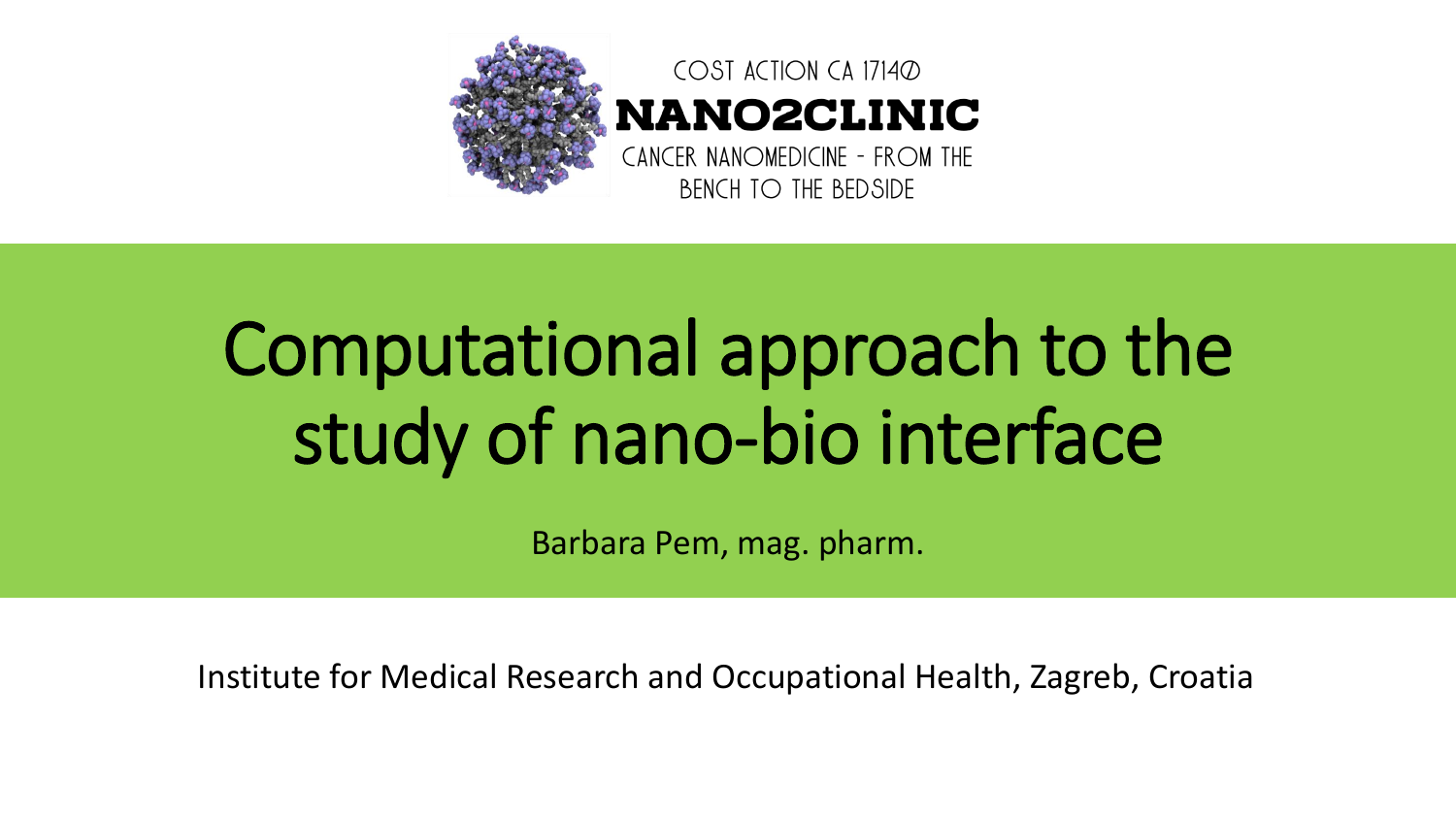## Gold (AuNP) and silver nanoparticles (AgNP)



Successful therapy is dependent on detailed knowledge of the interaction of nanosystems with biological media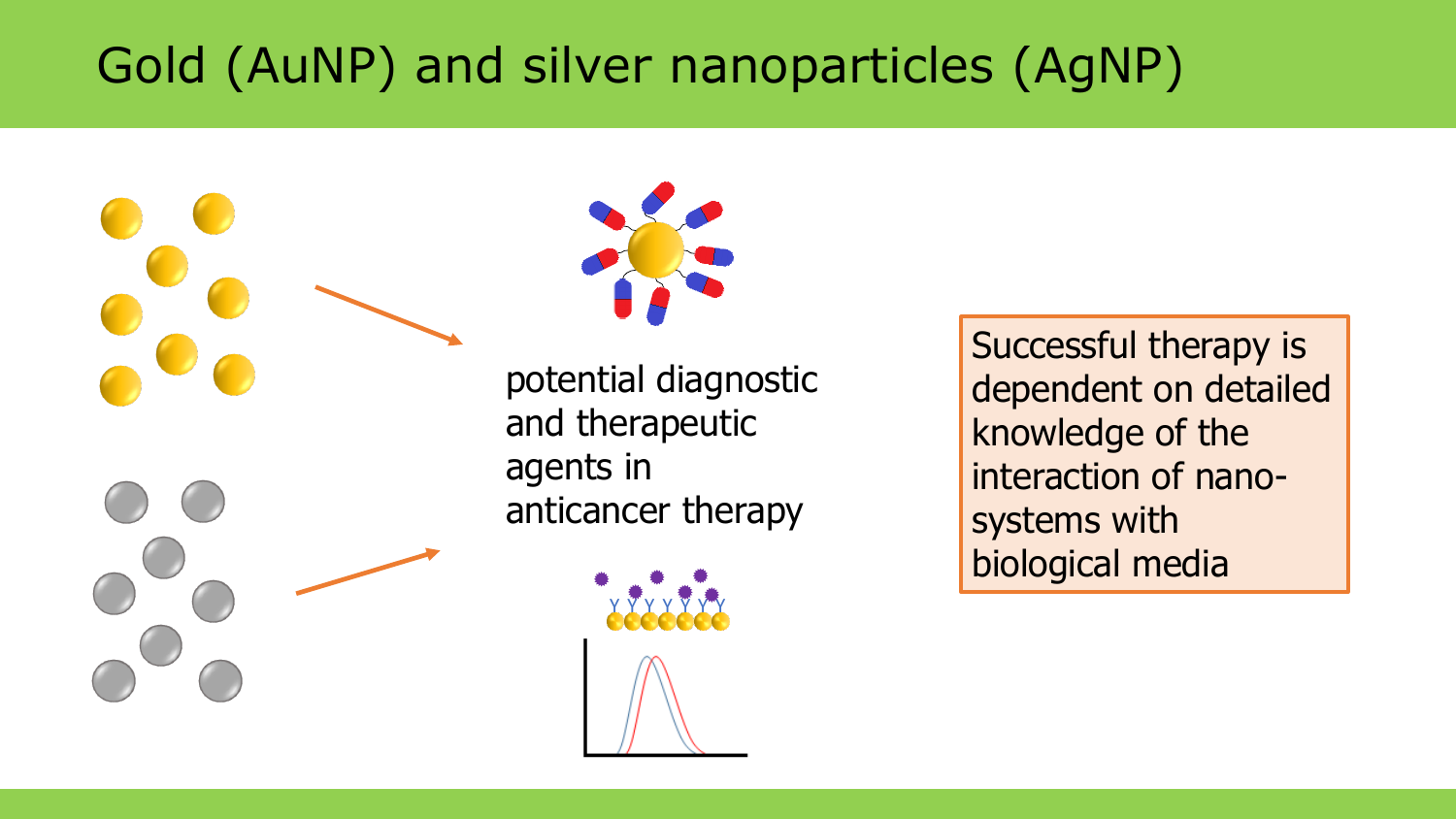#### Model small sulfur-containing biomolecules





cysteine (CYS) and the control of the glutathione (GSH)





cystine oxidized glutathione (GSSG)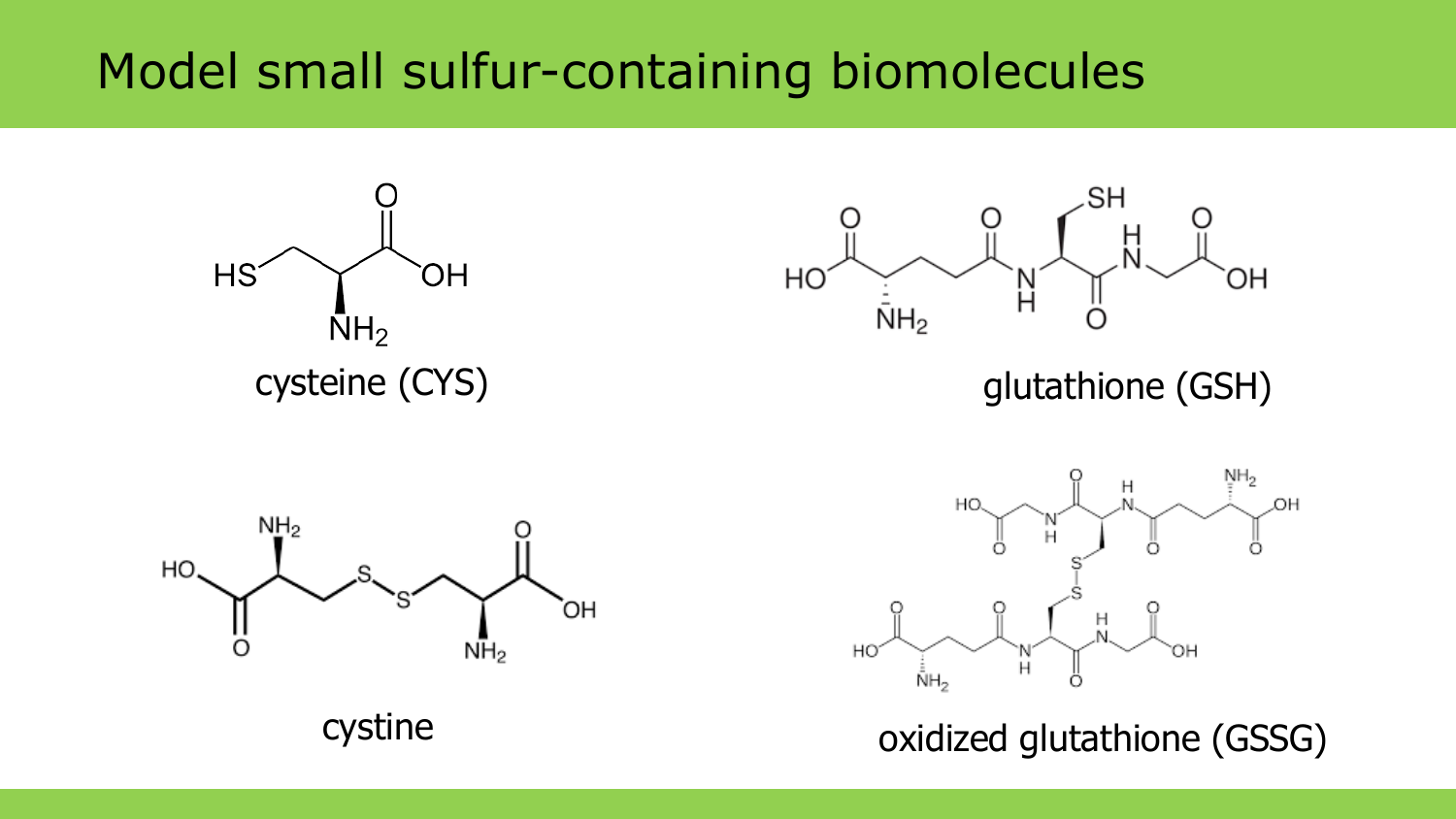#### Interaction of biomolecules with metallic clusters

- Gaussian 16
- Density Functional Theory
- conformation analysis of CYS and cystine→ SMD-B3LYP/LANL2DZ
- complexes of CYS and cystine with  $Ag_n$  and  $Au_n$  (n= 1, 2, 3, 4, 13)
- geometric optimization, frequency calculation, NBO

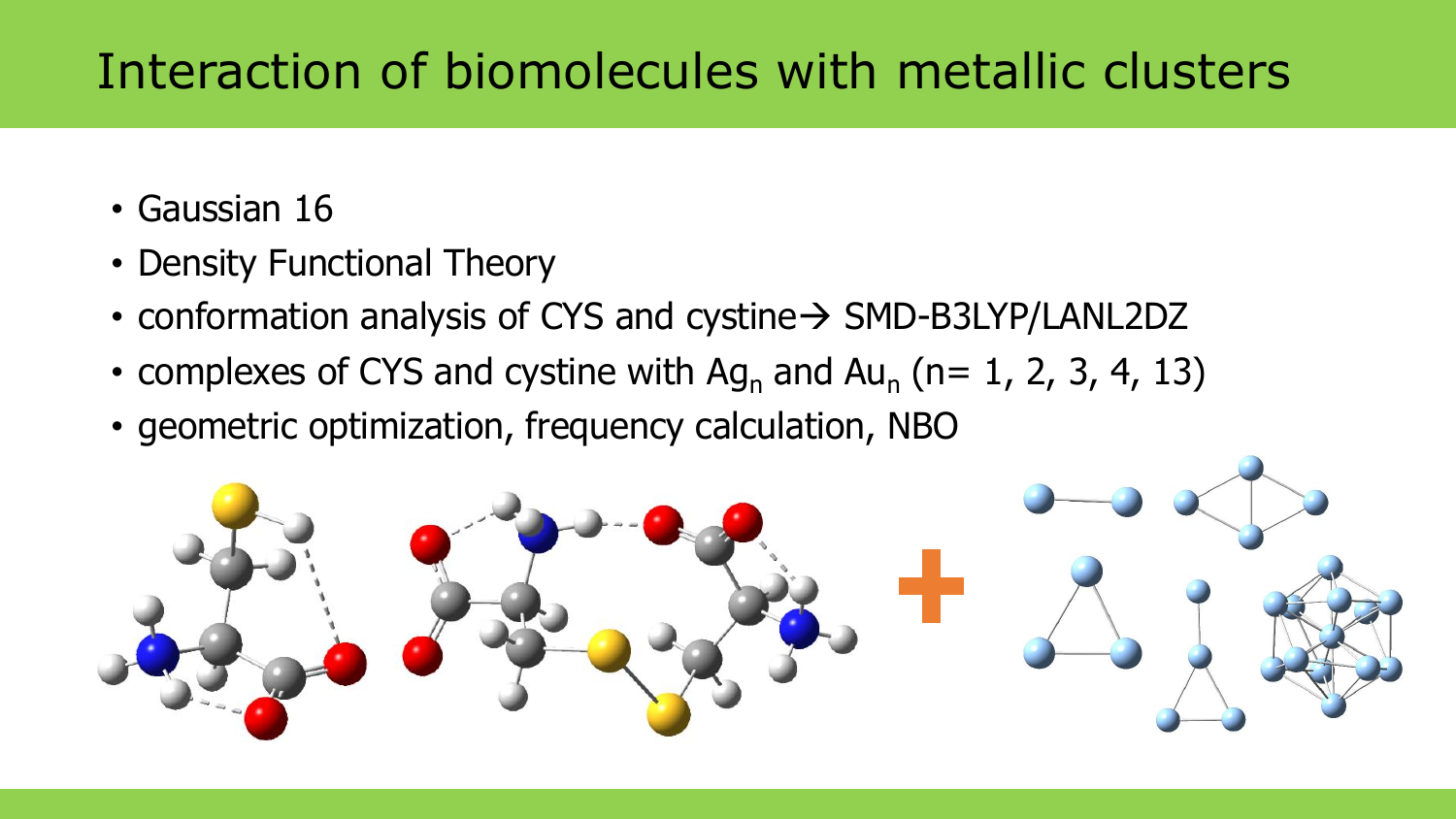#### Interaction of biomolecules with metallic clusters

- interaction occurs primarily through the carboxylate, less frequently through other functional groups
- non-covalent interactions (dipole-induced dipole)

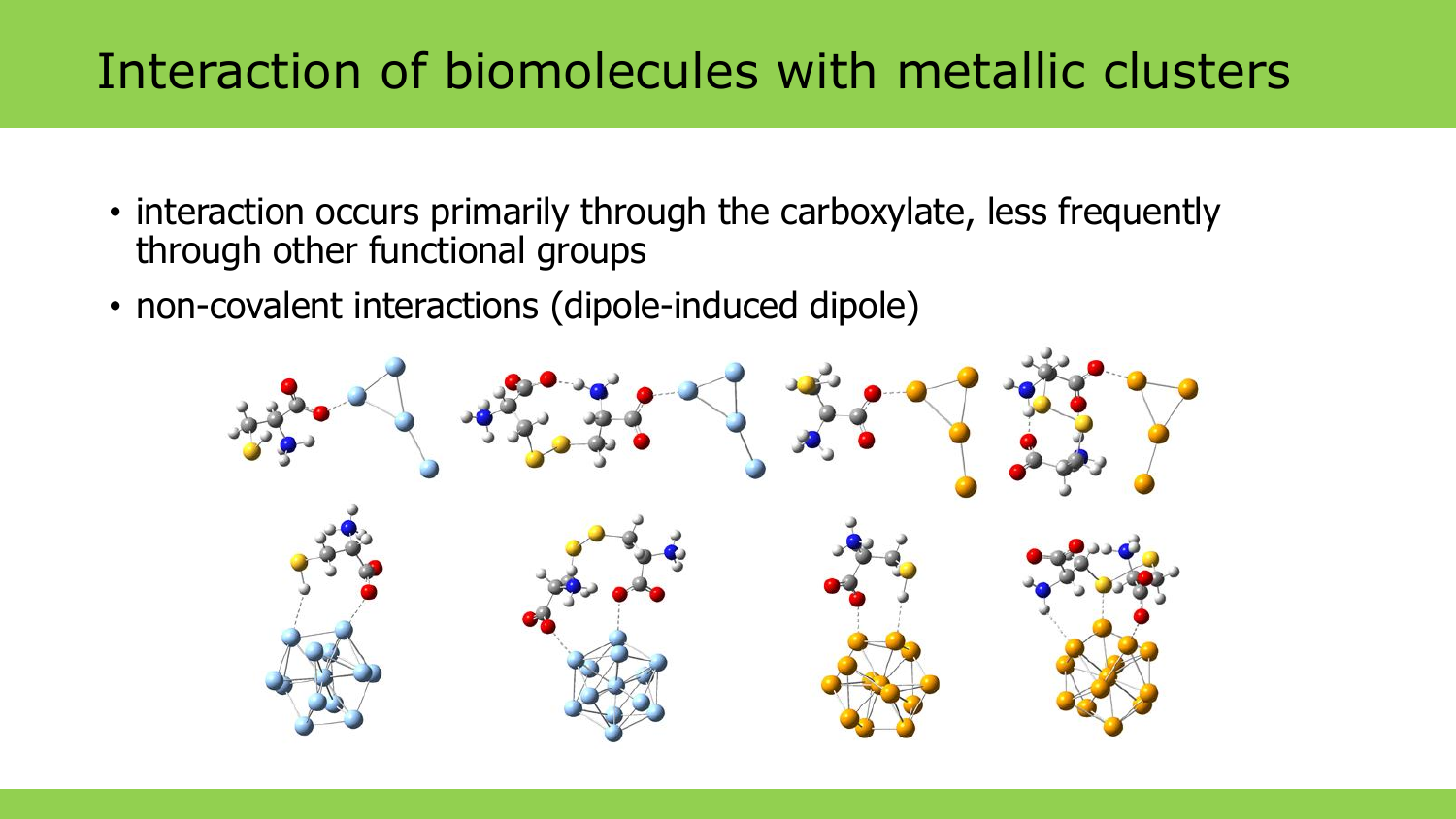#### Adsorption of biomolecules to nanosurfaces

- Amber 17
- simulation box 32\*43\*55 Å
- metallic plate (748 atoms), ligand (biothiol or disulfide at 15 Å distance from the surface), 2000 water molecules
- periodic boundary conditions
- force fields: Interface (metal), GAFF (ligand) + TIP3P model for water
- total time: 70 ns
- MM-GBSA for the calculation of binding free energies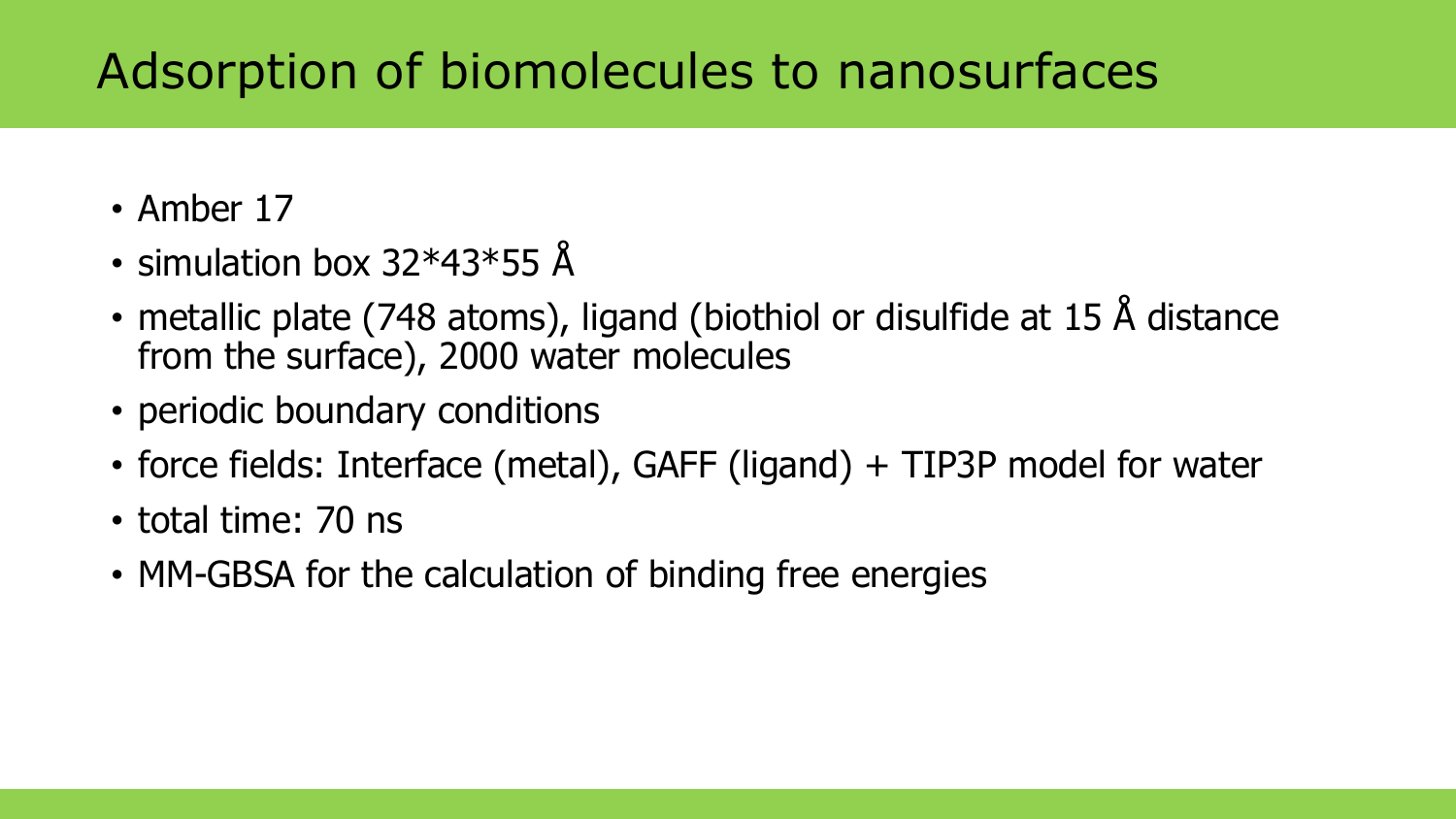### Adsorption of biomolecules to nanosurfaces

- spontaneous adsorption of molecules to the metallic surface
- all functional groups participate in the interaction

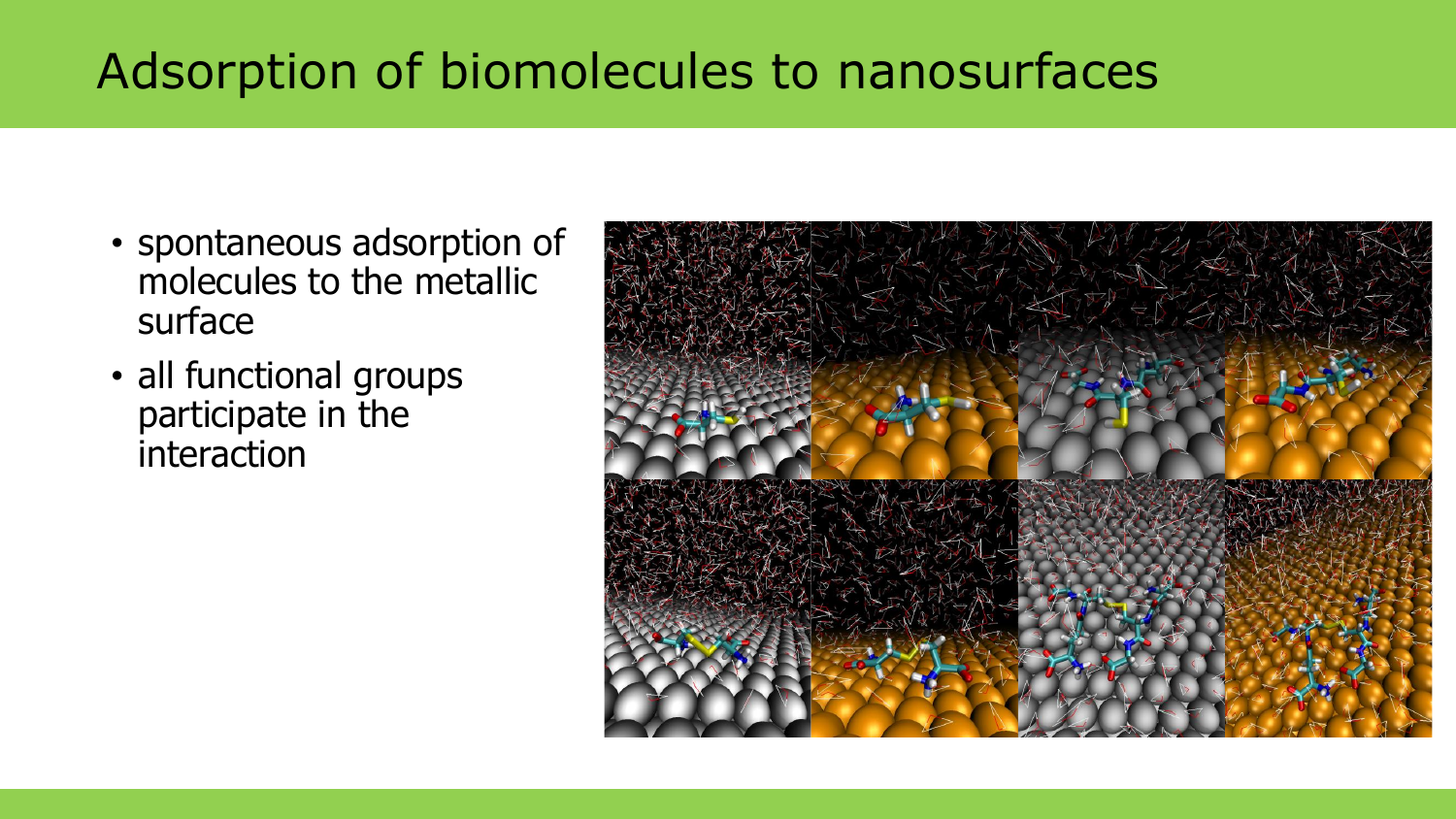### Adsorption of biomolecules to nanosurfaces

- higher affinity of ligands for Au than for Ag
- disulfides possess higher affinity towards metals compared to thiols

| <b>System</b>    | $\Delta G_{ads}$<br>(kJ/mol) | $\Delta\Delta G_{\text{ads}}$ (kJ/mol)<br>$(Ag-Au)$ | $\Delta\Delta G_{\rm ads}$ (kJ/mol)<br>(thiol - disulfide) |
|------------------|------------------------------|-----------------------------------------------------|------------------------------------------------------------|
| $CYS - Ag$       | $-82.1$                      | $+8.5$                                              | $+61.6$                                                    |
| $CYS - Au$       | $-90.6$                      | 0.0                                                 | $+89.5$                                                    |
| $c$ ystine – Ag  | $-143.7$                     | $+36.4$                                             | 0.0                                                        |
| cystine - Au     | $-180.1$                     | 0.0                                                 | 0.0                                                        |
| $GSH - Ag$       | $-90.8$                      | $+2.1$                                              | $+287.9$                                                   |
| $GSH - Au$       | $-92.9$                      | 0.0                                                 | $+339.3$                                                   |
| $GSSG - Ag$      | $-378.7$                     | $+53.5$                                             | 0.0                                                        |
| <b>GSSG - Au</b> | $-432.3$                     | 0.0                                                 | 0.0                                                        |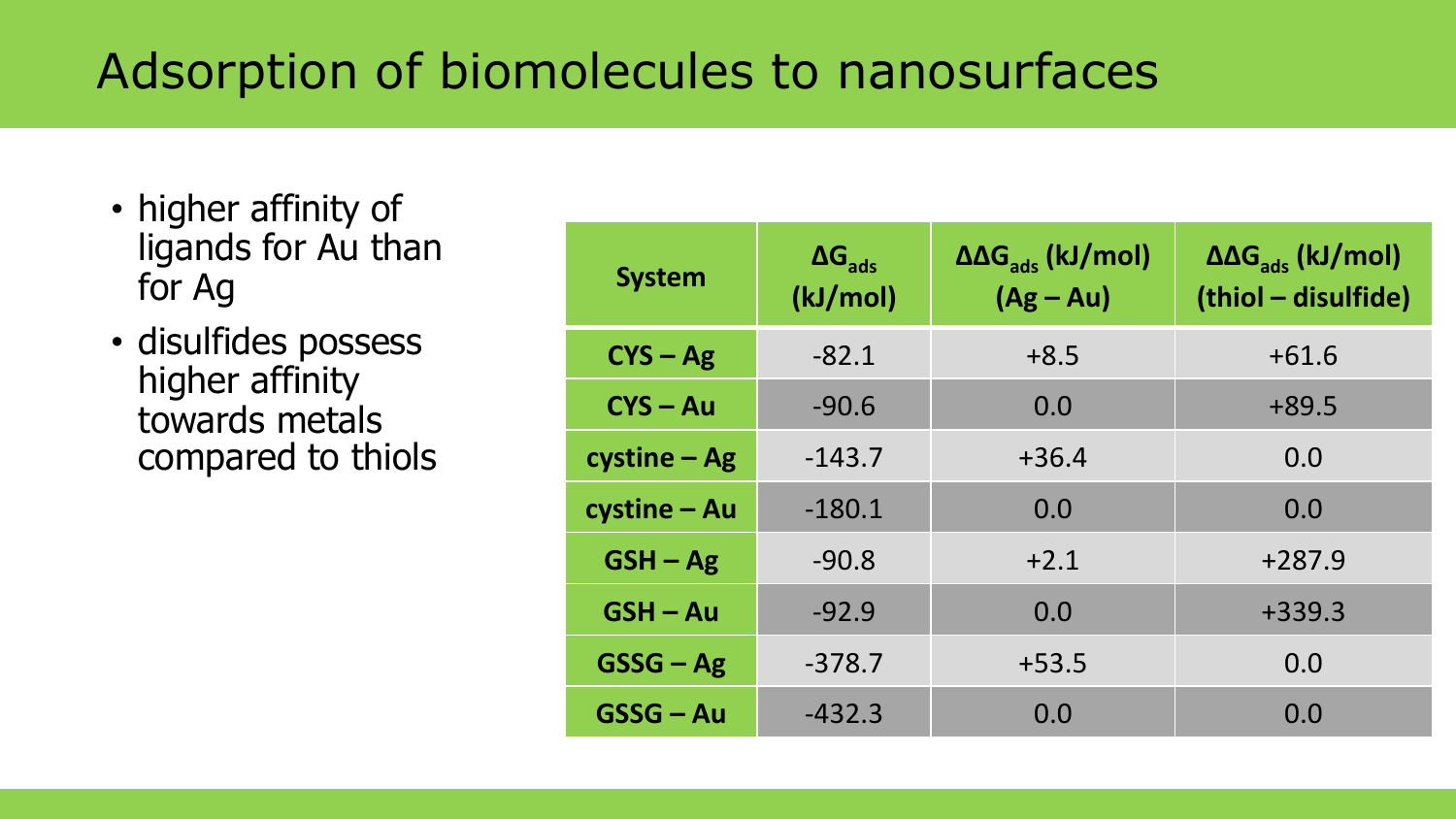#### **Conclusion**

- interaction of sulfur-containing molecules with silver and gold is achieved through non-covalent interactions
- all functional groups participate in the binding
- adsorption is spontaneous and exergonic in all cases